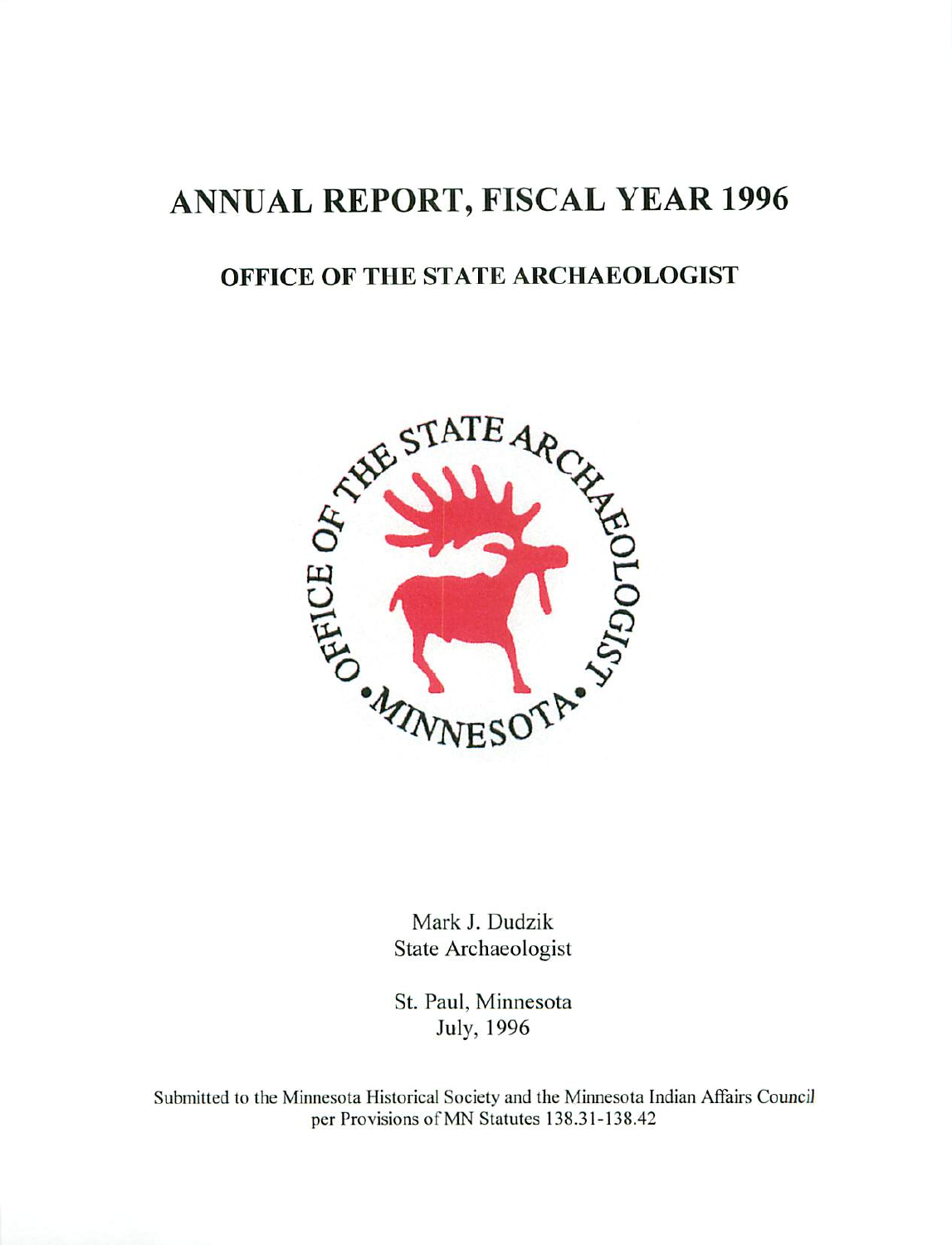### INTRODUCTION

This report covers a sixteen month period of operations for the Office of the State Archaeologist beginning February 27, 1995 and ending June 30, 1996 (the end of fiscal year 1996).

#### Overview of the Program

Established in 1963, the Office of the State Archaeologist (OSA) is charged with sponsoring, conducting and directing research into the prehistoric and historic archaeology of Minnesota; protecting and preserving archaeological sites and objects; disseminating archaeological information through the publication of reports and articles; identifying, authenticating and protecting human burial sites (MN Statutes 307.08); reviewing and licensing archaeological fieldwork conducted within the state; and enforcing provisions of MN Statutes 138.31-138.42.

The position of State Archaeologist was created under provisions of MN Statutes 138.31- 138.42. The State Archaeologist is a professional archaeologist appointed by the Minnesota Historical Society (MHS). Previously an unfunded position, the Legislature allocated \$104,000 to underwrite salary and related program needs beginning in fiscal year 1995. Prior to this funding, the Legislature had, in recent years, provided \$54,000 biennially as a pass-through grant administered by MHS. OSA funding is \$104,000 per year for the current biennium; in addition, approximately \$50,000 of unspent fiscal year 1995 dollars were carried over into the 1996/1997 biennial budget

Prior to February 27,1995, the State Archaeologist position had been vacant since October, 1992. During this period Robert Clouse, Archaeology Department Head for MHS, continued to review and approve archaeology projects for licensure. Since filling the vacancy, OSA has been headquartered at the Fort Snelling History Center of MHS. Mr. Bruce Koenen has assisted OSA on a full-time basis since June of 1995. MHS has graciously provided space, personnel and administrative services during this period. As of July 1, 1996, the beginning of fiscal year 1997, responsibility for administrative, personnel and related OSA support services is transferred to the Department of Administration per Executive Order (Reorganization Order No. 175).

### Overview of Relevant Statutes

Under MN Statutes 138.31-138.42 (the Field Archaeology Act), licensure through OSA and MHS is required for field archaeology undertaken on all lands or waters owned, leased by, or subject to the paramount right of the state or its subdivisions, as well as on lands impacted by publicly-funded development projects. Proposed projects are reviewed to assess the appropriateness of research methodology and to assist in identifying strategies for mitigating potential adverse effects to known cultural resources. Only professional archaeologists meeting the Secretary of the Interior's Standards for Archaeology (36 CFR Part 61) may be licensed to conduct such investigations in the state of Minnesota.

Minnesota's Private Cemeteries Act (MN Statutes 307.08) affords all human remains and burials older than 50 years, and located outside of platted, recorded or identified cemeteries, protection from unauthorized disturbance; this statute applies to burials on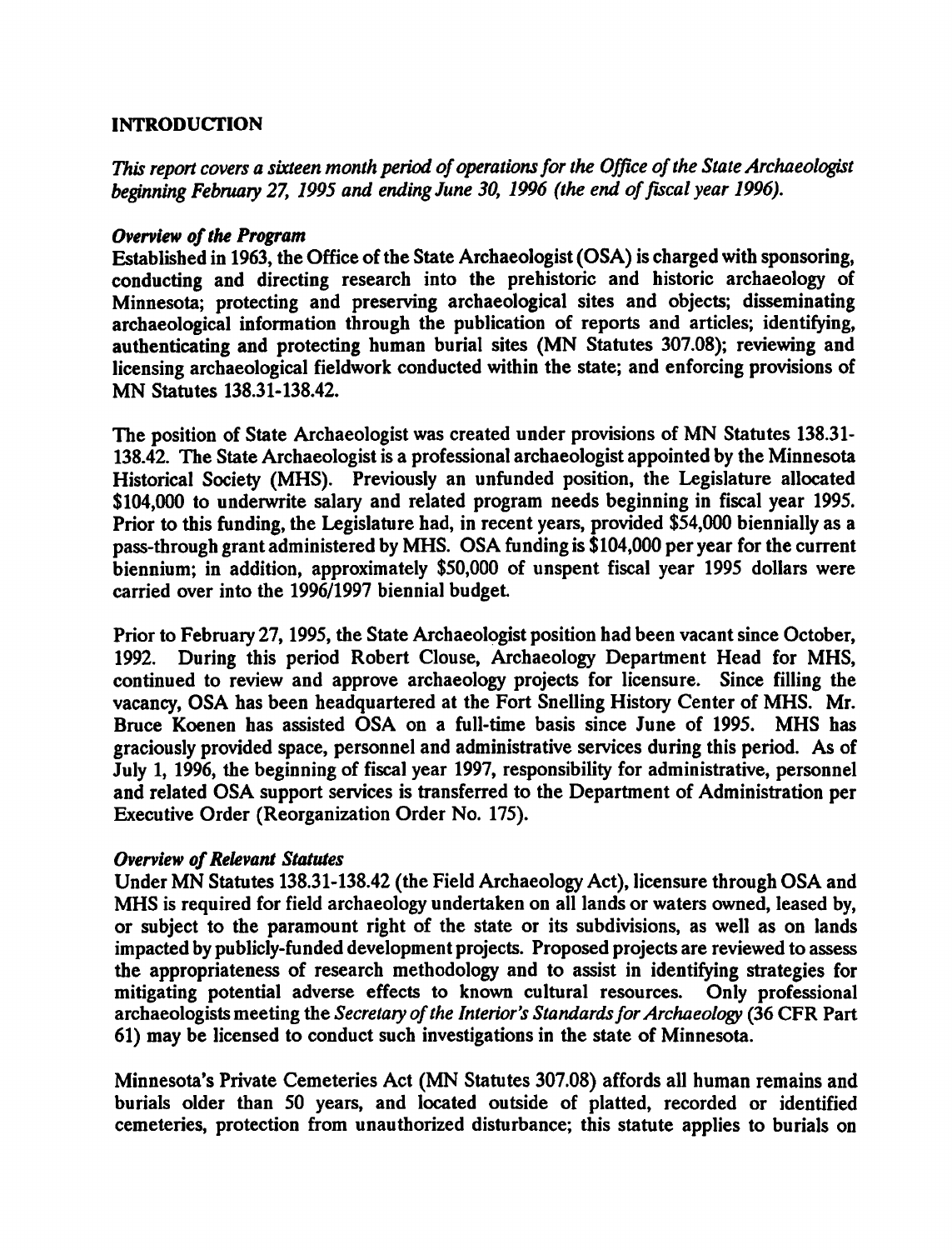either public (including most federal and tribal lands) or private lands or waters. Authentication of burial sites is conducted under the sole auspices of OSA per this statute. In the event that a burial is either known or suspected to be associated with American Indian peoples, OSA works in concert with the Minnesota Indian Affairs Council (MIAC) to ensure the integrity of such burial sites. Guidelines for the protection of burials covered under this act have been developed jointly by OSA and MIAC. OSA maintains a database of identified burial sites in the state.

OSA also maintains a database of the state's identified archaeological sites in collaboration with the Minnesota State Historic Preservation Office (SHPO).

## MN STATUTES 138.31-.42: LICENSURE UNDER PROVISIONS OF THE FIELD ARCHAEOLOGY ACT & RELATED ISSUES

Under provisions of MN Statutes 138.31-.42, the review of archaeological projects and the qualifications of prospective licensees is one of the central functions of the position. As noted above, the Field Archaeology Act covers state and state subdivision lands and waters as well as areas impacted by public construction or demolition work (138.35, subd. 2d; cf. also 138.40, subd. 2 & 3). Although derived from a tradition of academic research, in the last several decades archaeology has increasingly become driven and defined by the needs and objectives of cultural resource management (CRM). During the period covered by this report, over 99% of licensed archaeology projects and related dollars spent were CRMrelated.

In response to requests by prospective licensees and other interested parties (e.g., developers, engineering firms), OSA has developed a more streamlined process of license application and greatly reduced the turnaround time for issuing licenses. Previously, the issuance of licenses took a "minimum of three weeks" for uncomplicated applications (Hohman-Caine 1992:5). Presently, licenses are generally issued within 10 days after receipt of application materials (14 day maximum; as little as five minutes for applications submitted via the new Multiple Project format). Improved turnaround has been especially critical for completion of time-sensitive construction projects. The revamped, expedited licensing process has been extremely well received.

The following indicates the number of licenses issued for each of the past five calendar years (note: the convention of reporting license figures on a calendar year basis rather than a fiscal year basis has been adopted since it better reflects activities during the annual "archaeological field season", which extends from approximately April through October of any given year); 1995 also includes the number of project proposals reviewed:

1995 183 licenses 491 project reviews

1994 82 licenses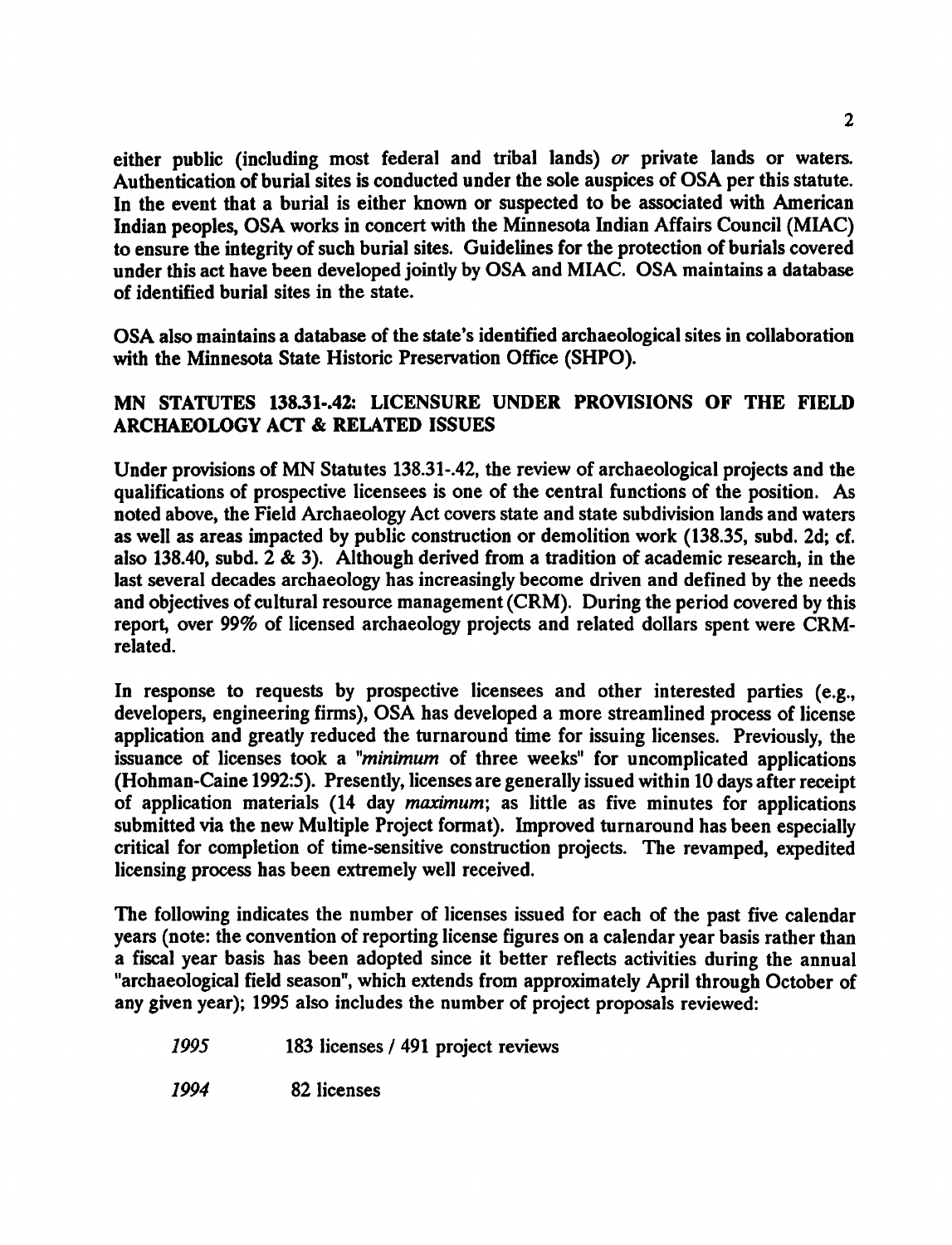| 7993 | 53 licenses |
|------|-------------|
| 1992 | 46 licenses |
| 1991 | 43 licenses |

The dramatic increase in the number of licenses issued in 1995 over prior years can be attributed in large part to the dismantling of the highway archaeology programs at MHS. The many projects undertaken by these two programs annually were covered by single, blanket-type licenses.

Eight individuals were contacted by OSA after having initiated or completed archaeological field investigations without having first obtained required licensure; copies of such correspondence are forwarded to the Office of the Attorney General as a matter of course.

#### Professional Qualifications

Per MN Statutes 138.36, subd. 2, the State Archaeologist approves individuals "qualified" to engage in field archaeology for licensure by MHS. No objective standards for determining such prerequisites were developed or otherwise referenced by previous State Archaeologists. To mitigate this situation, OSA presently references the federal standard of professional qualifications, The Secretary of the Interior's Professional Qualification Standards for Archaeology, CFR 36, Part 61, Appendix A. State law requires that the State Archaeologist personally meets this standard (138.35, subd. 1). The standard is universally recognized by the professional archaeological community and is, in any event, a minimum standard for projects conducted under the federal Section 106 review process (this includes most of the archaeological research projects in the State and all MnDOT projects).

Additionally, OSA has expanded and clarified "Terms and Conditions" of licensure adopted previously. In brief, these terms and conditions outline provisions for reporting the results of activities performed on behalf of the State or its subdivisions under provisions of the Field Archaeology Act.

#### Site Forms

Timely review and processing of site forms is crucial to the development of a coherent and comprehensive state site database. All members of the archaeological community depend on an up-to-date system. A major achievement of the program has been the review of  $2359$ site forms during the past 16 months. More typically, one could expect that approximately 300 site forms would be processed in a given year. This effort was achieved in collaboration with the Minnesota State Historic Preservation Office (SHPO). At least 250 of these site forms had previously been submitted to OSA (some dating as far back as 1991) but were never reviewed. Approximately <sup>453</sup> were forms completed, reviewed and processed by OSA and/or SHPO on behalf of archaeologists licensed under provisions of MN Statutes 138.31- 138.42 who, in recent years, had failed to complete and submit site forms for sites which they had initially identified.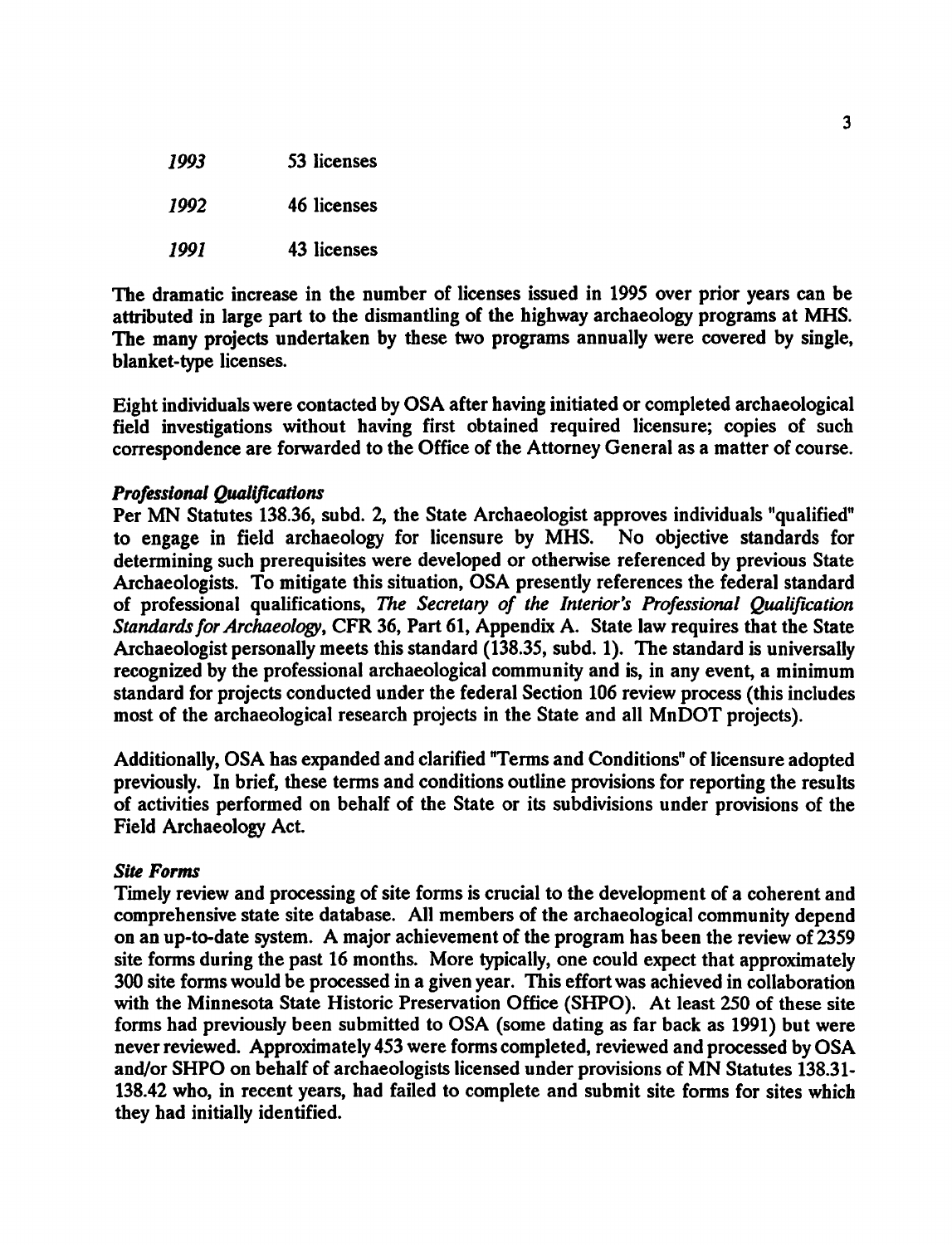In an effort to improve reporting compliance, OSA initiated two strategies. First, a new three-plus page site reporting form was developed in concert with SHPO, replacing a rather cumbersome six-plus page form used previously. The form was designed for ease of completion and to better conform with SHPO's site database needs. The unwieldiness of the earlier form was felt to contribute, in part, to the poor compliance rate for completion. In addition, the "Terms and Conditions" of licensure now reaffirm the need to submit these materials in a timely fashion. Compliance has improve dramatically in the past 16 months.

Site numbers (Smithsonian trinomial site designation) are now generally available within one week after OSA receipt of completed site forms, (previously, site numbers were not issued for months and even years at a time!).

### MN STATUTES 307.08: BURIAL CASES & RELATED ISSUES

The Private Cemeteries Act (MN Statutes 307.08) includes provisions for the protection of burials 50 years and older which occur outside of platted cemeteries on either public or private lands. Such areas variously include prehistoric and early historic American Indian burials, abandoned township cemeteries, unmarked homestead burials, etc. Activities conducted under provisions of section 307.08 include the identification or authentication of burials and burial areas, the recovery of human remains unearthed by natural or cultural activities, and responses to requests for general and locational burials information. Authentication is a process of identifying, clarifying and otherwise affirming the status of known or suspected burials/cemeteries and/or relocating burials whose exact locations have become obscured due to changing land-use practices or other circumstances. Per MN Statutes 307.08, authentication of burial sites is conducted under the sole auspices of OSA. The process of authentication is a collaborative one involving diverse interests (e.g., developers, agencies of state and local government, landowners, other archaeologists, etc.) and requiring especially close coordination with MIAC in those situations which involve American Indian burial sites.

Burial case investigation components variously include, but are not limited to, archival research, assessment of photodocuments, and in-field studies (both by and under the auspices of OSA). Investigations during the period have included assessment of both American Indian and EuroAmerican remains and/or burial sites. Specific cases within the past 16 months have included, among others: investigation of the "find" of an isolated skull in cooperation with federal investigative agencies; the identification of a glacial feature previously misidentified as burial mound; the excavation of an historic burial eroding out of a lakeshore bank; relocation of an historic cemetery under active cultivation; and the identification of prehistoric burial mounds and related features in advance of residential, commercial and highway construction.

The process of burial site investigation, including authentication-related activities, can be extremely resource-intensive in terms of both time and dollars spent. Several recent initiatives by OSA have served to decentralize the process of burial site investigation, thereby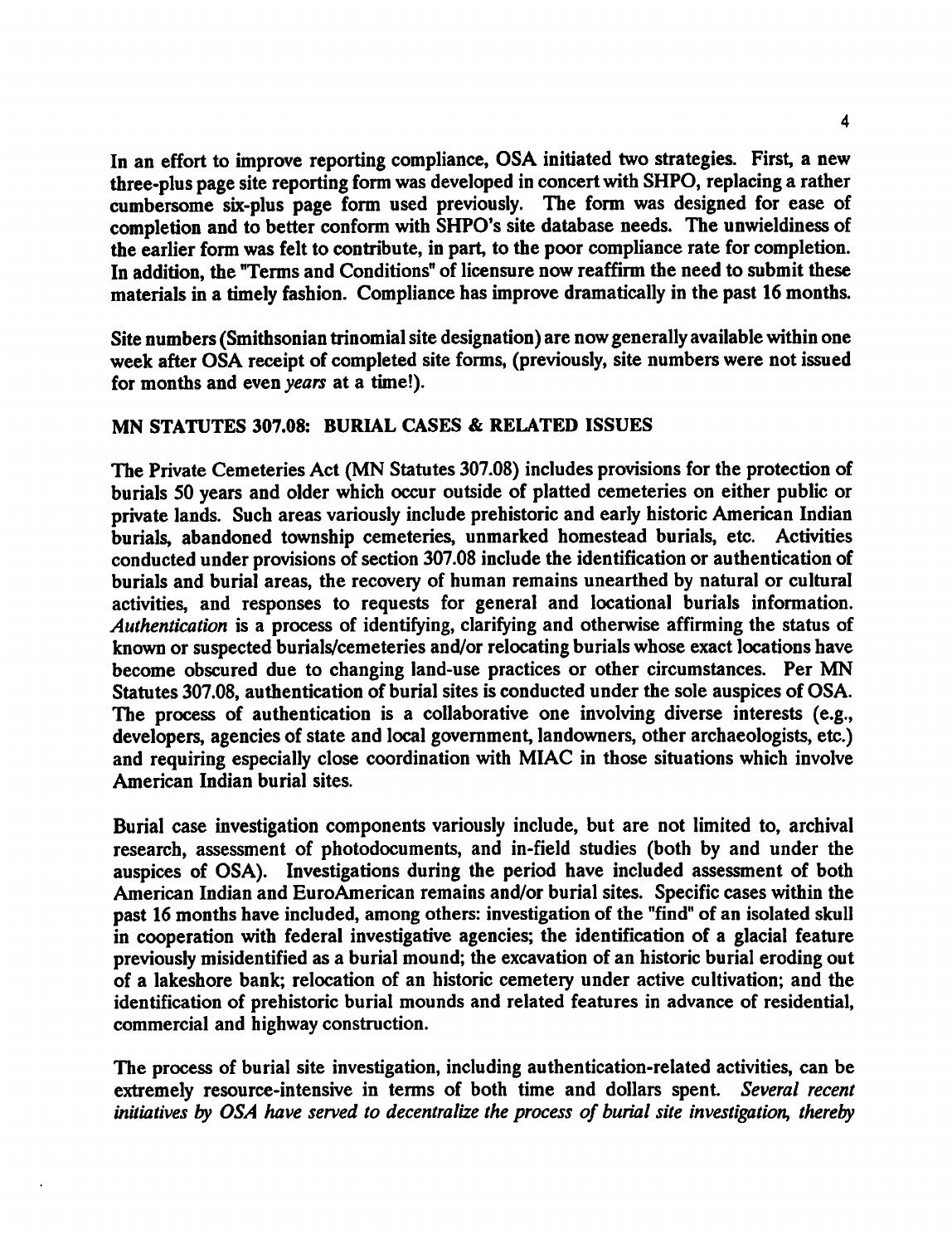improving the response time to burial authentication and other burial intervention requests, and significantly reducing the total number of cases requiring direct OSA involvement:

- o At present, OSA has authorized six new individuals to assist in the authentication process; five of these individuals have been co-authorized by MIAC to assist OSA in the authentication of American Indian burials (this process is defined in statute). Previously, only one individual had been approved by the State Archaeologist to assist in the process of burial site authentication.
- Non-intrusive field investigations to identify or relocate burials occurring on  $\bullet$ private lands are actively encouraged.
- Several individuals, including five representatives of tribal communities, have  $\mathbf{o}$ been authorized by OSA to access private property for the purpose of conducting an initial assessment of reported burial site disturbances on behalf of OSA. It is hoped that all tribal communities will have at least one such designee in the near future.

Hohman-Caine (1992:6) noted that a backlog of approximately 70 burial authentication cases had developed by the time of her resignation from the State Archaeologist position in October of 1992; some of these cases date as far back as 1985. At present, the number of outstanding cases is 92; as noted below, these cases date to 1993 or earlier. Cases currently over two years old are considered relatively "non-urgent"; a number of these cases require no more than a site visit and the completion of a site form, while others may simply be monitored. The current breakdown of outstanding cases (i.e., no follow-up initiated) by fiscal year is as follows:

| 1996 | 0            | 1992 21 |     | 1988 | $\overline{2}$           |
|------|--------------|---------|-----|------|--------------------------|
| 1995 | 0            | 1991 13 |     | 1987 | $\overline{\phantom{a}}$ |
| 1994 | $\mathbf{0}$ | 1990    | - 8 | 1986 | $\mathbf{0}$             |
| 1993 | 41           | 1989    | - 5 | 1985 | $\blacksquare$           |

OSA presently concentrates on responding promptly to newly-reported cases, while at the same time working steadily to reduce the extant backlog. Insofar as many recent, less complicated cases have been addressed and reconciled via the above initiatives, the bulk of OSA-managed cases have focused on resolution of the more urgent and/or more complex investigations, which frequently require intensive, long-term case management. In the past <sup>16</sup> months, OSA has been directly involved in the management of <sup>83</sup> burial site authentication/investigation cases; 14 of these cases are on-going.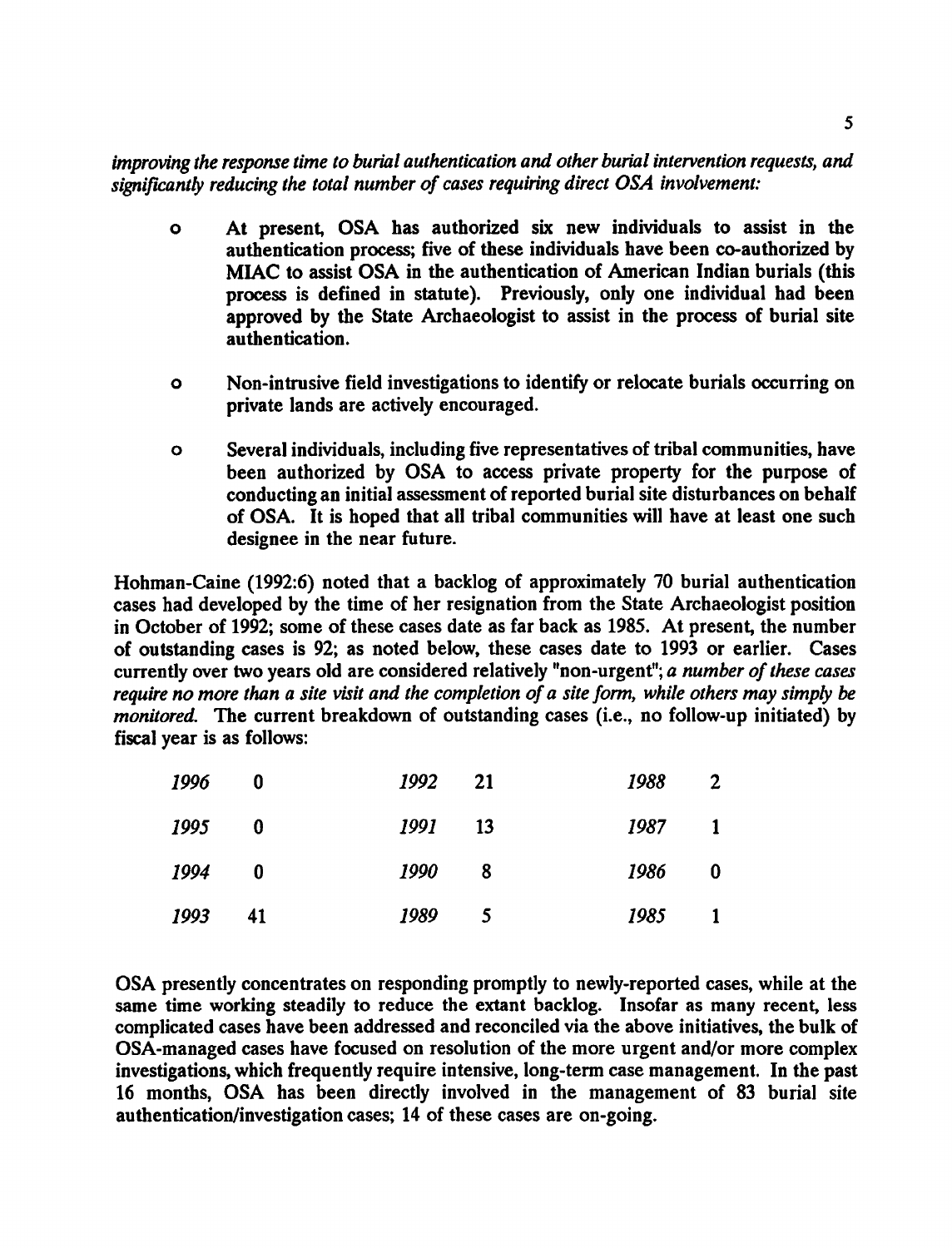During this period, OSA has additionally responded to hundreds of requests by landowners, developers, members of tribal communities, agencies of government, CRM professionals, legislators, and other interested parties for general or locational burial site information. The vast majority of burial-related inquiries do not represent authentication cases.

#### Burials Related Litigation

At present, only one burial case is in litigation. The case, involving burial site 21-GD-0017, was authenticated by OSA in 199S. Like other, similar cases, this litigation revolves around the issue of "takings", that is, the State's right to constrain certain activities on private property which has the alleged effect of reducing the usefulness or value of the parcel. The current landowners are pursuing the possibility of purchase of all or part of the parcel by the State. The Office of the Attorney General is actively managing this case in concert with OSA. Such claims may be more frequent in the future due to the continuing growth of the "landowner's rights" movement

#### The Native American Graves Protection Act & MN Statutes 307.08

Until recently, excavated or other human remains associated with Minnesota's prehistoric and early historic Indian peoples have been systematically reinterred, ostensibly under provisions of MN Statutes 307.08. Enactment of the Native American Graves Protection and Repatriation Act (NAGPRA) in November of 1990 effectively superseded State law, and precluded repatriation and reburial under 307.08. Unfortunately, this aspect of NAGPRA was not previously evident to concerned parties. Since 1995, however, all such remains have been treated in a manner consistent with the Act, and the process of repatriation and reburial continues under the joint supervision of MIAC and OSA.

A large number of human remains in the collection of MIAC were uninventoried as of November 15,1995, the inventory completion deadline mandated by NAGPRA. On behalf of MIAC, OSA requested an inventory extension and developed a grant proposal  $(\approx $73,000)$  to underwrite costs associated with MIAC's inventory process. The National Park Service (NPS) has approved the requested extension and informally approved the grant proposal (Sam Bull, NPS, Archaeological Assistance Division); formal approval of the proposal awaits signature by Secretary of the Interior Bruce Babbitt (confirmation/notification expected by late August). OSA serves as NAGPRA Compliance Advisor to MIAC per this grant proposal.

#### PUBLIC EDUCATION

OSA responds to public telephone inquiries about the archaeology of the State on a daily basis. In addition, OSA has had the opportunity to provide public education through print media (Star Tribune and Pioneer Press [Twin Cities]; Worthington Globe; Post Bulletin [Rochester]; and Republican Eagle [Red Wing]), and local radio (MN Public Radio, interview with Joaqlin Estus).

During this period, OSA has also made the following public presentations (among others):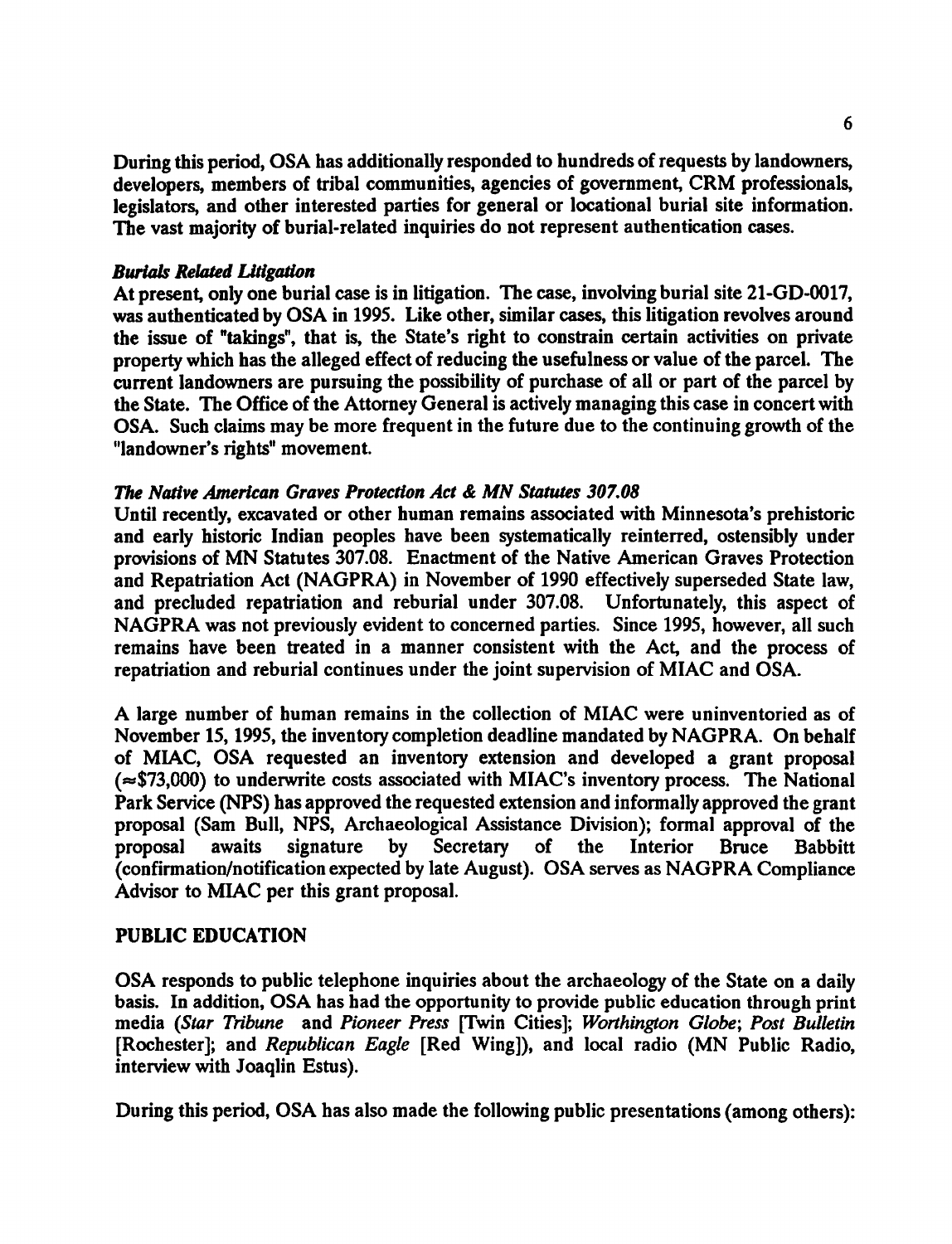Topics in Preservation: Rock Art Identification and Documentation. Department of Anthropology, Hamline University, St. Paul.

History Underfoot: Archaeology for Kids. Eden Prairie Heritage Preservation Commission, in conjunction with Minnesota Archaeology Week, Eden Prairie, MN.

Mortality and Burial Practices. Session Chair, First Historic Archaeology Conference of the Upper Midwest (HACUM), Red Wing, MN.

North American Rock Art: A View From the Mid-continent. Minnesota Humanities Commission Scholar Pair Lecture (joint presentation with J. Steinbring) in conjunction with Minnesota Archaeology Week, Marshall, MN.

Rock Art In and Around Minnesota. Public education program (joint presentation with C. Stiles-Hanson), Institute for Minnesota Archaeology, Minneapolis.

#### RELATIONS WITH CONSTITUENT & ALLIED AGENCIES

The success of OSA depends heavily upon the success of its interactions with other agencies of government, universities, and private agencies. The following provides a brief overview of activities in cooperation with certain of these agencies:

Minnesota Indian Affairs Council (MIAC)  $\text{-}$  OSA works in partnership with MIAC on issues of concern to Indian peoples, especially as they relate to burial sites. MIAC has co-authorized five individuals to assist OSA in the authentication of American Indian burials per provisions of MN Statutes 307.08. On behalf of MIAC, OSA has obtained an extension to the NAGPRA inventory of human remains under MIAC's jurisdiction, and has submitted a grant proposal to the National Park Service to underwrite completion of this inventory.

OSA Advisory Team - OSA operates as a highly autonomous agency of State government. In an effort to get regular feedback and counsel regarding program initiatives, OSA has developed an advisory team made up of a cross-section of individuals and agencies which are involved in activities relating to archaeological research and resource management in the State. The first meeting of the group discussed a variety of issues including: OSA's budget needs and plans; legislative initiatives; licensure and professional qualifications; and the Minnesota Government Data Practices Act vis-á-vis archaeological database confidentiality needs. This group will meet regularly through the year. Consideration of budget issues and amendments to MN Statutes 138.31-138.42 and 307.08 will be primary foci prior to the next legislative session.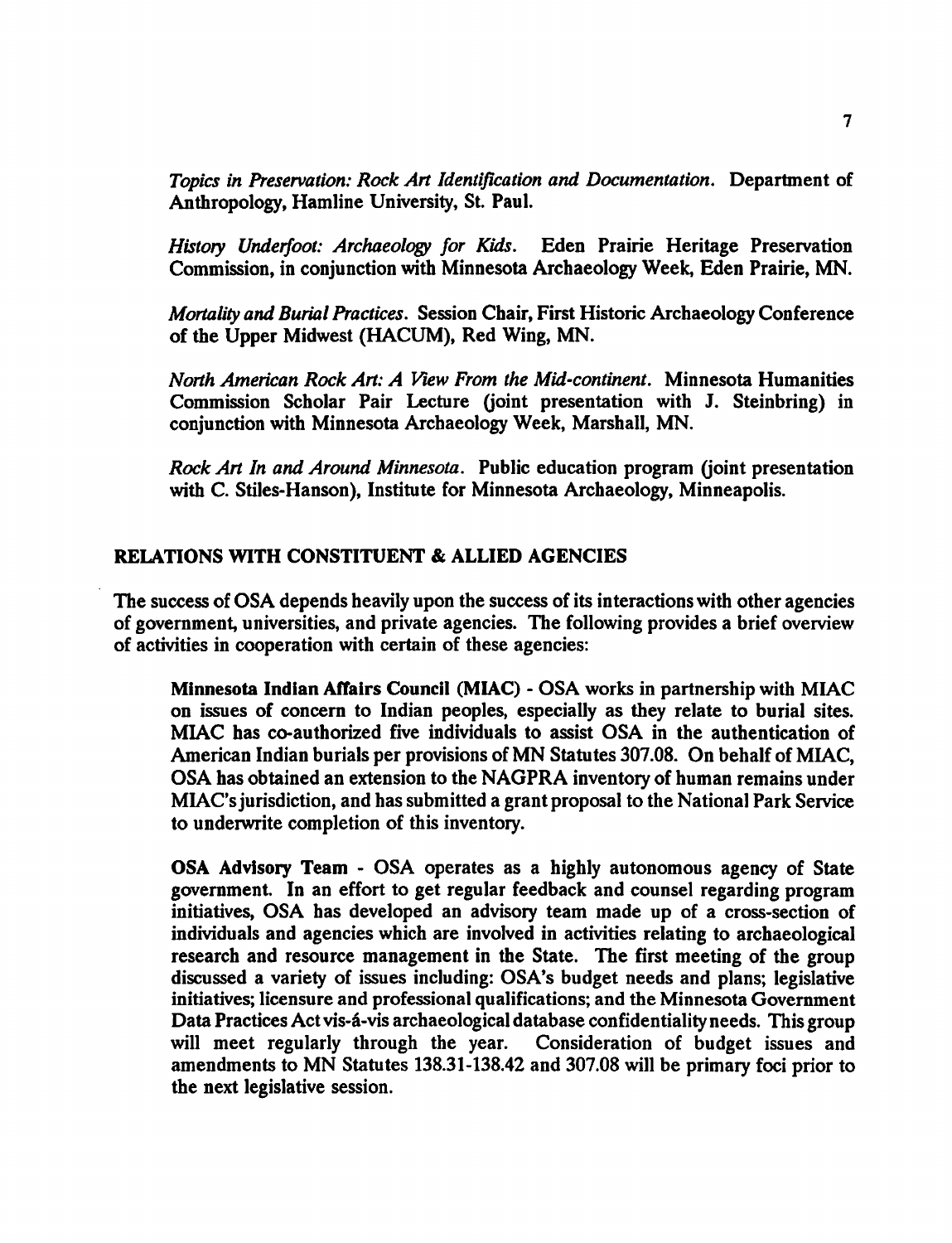State Historic Preservation Office (SHPO) - As noted above, SHPO and OSA have worked in concert to review and process almost 2400 site forms during the past 16 months. OSA meets with SHPO regularly to review archaeology field projects, to discuss issues of mutual concern, and to develop common policies impacting on the provision of services to various audiences. Collaborative efforts to further develop the SHPO/OSA database are on-going.

Minnesota Forest Resources Council (MFRC) - As a member of the MFRC's Historic and Cultural Resources Team, OSA is charged with providing comment and direction to assist the Council in the development of management practices which have the potential to impact on the identification and protection of cultural resources in forested areas state-wide.

Frederick R. Weisman Art Museum & the Department of Anthropology (Wilford Archaeology Laboratory), University of Minnesota - OSA has met with representatives of these departments on a number of occasions to provide review and comment on their respective NAGPRA programs.

Legislature - OSA regularly provides information and/or intervention in response to requests by individual legislators on behalf their constituents.

Osteology Laboratory, Hamline University - The Osteology Laboratory works directly with OSA in the process of burial site investigations and related analyses. OSA provides review, comment and direction relative to the lab's NAGPRA-related activities.

County Historical Societies - OSA has provided review, comment and direction relative to local historical societies' NAGPRA and curation programs, and has written in support of a recent proposal by the Goodhue County Historical Society to the Legislative Commission on Minnesota Resources.

Cultural Resource Management Firms - In addition to the process of developing a program which is responsive to the needs of the archaeological/CRM community at large, OSA has also written letters in support of Legislative Commission on Minnesota Resources grant proposals submitted by CRM firms (IMA Consulting and BRW, Inc.).

### FUTURE PROGRAM ACTIVITIES

The processes of licensure, project review (both pre- and post-project), burials-related investigations, and related concerns will continue to be focal program issues for OSA. Efforts in the upcoming year to address outstanding burial investigation and authentication cases will further reduce the extant backlog.